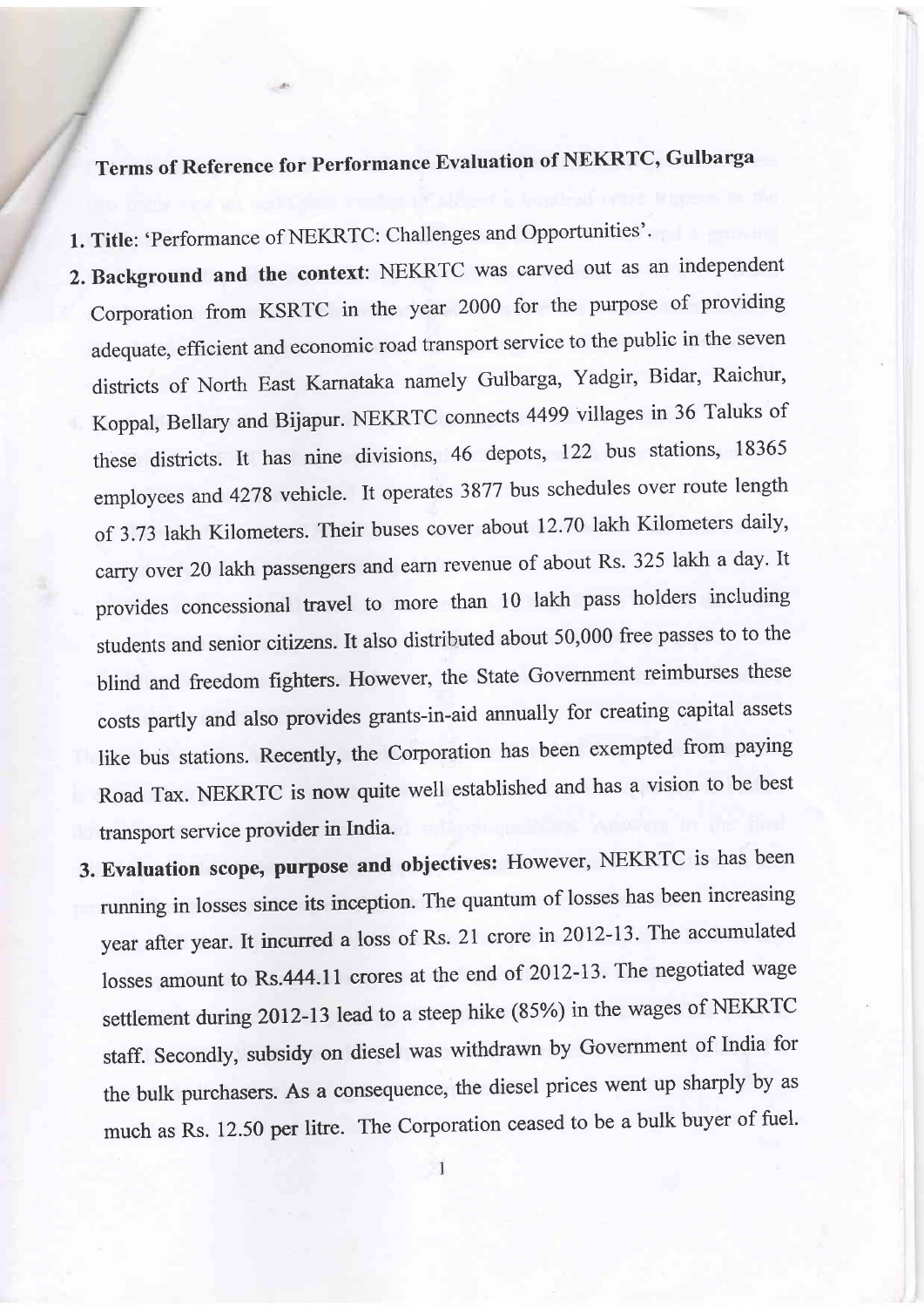Diesel is now procured from retail outlets with affendant consequences. These two items cast an additional burden of almost a hundred crore Rupees to the Corporation annually. It will add to the existing losses. A third and a growing challenge is the competition from private transport operator of all sorts, sizes, and hues. The purpose of this evaluation study is to make a rapid assessment of the situation and suggest measures for making the Corporation financially viable.

 $\mathbb{I}$ 

4. Evaluation questions: Following are three major evaluation questions:

//

- i. How far NEKRTC has met its objectives? How satisfied are the commuters and the local communities?
- ii. What is the rating of NEKRTC in key performance areas with reference to industry leaders in the last five years?
- iii. What is the potential return on investments for NEKRTC? What is the actual return? Is there a gap and if so what should be done to close the gap?
- iv. What would be a balanced score card which can ensure the financial viability of NEKRTC?

These are the major questions for which answers should be found. The Consultant is expected to prepare a research matrix in which each major question is broken down into several sub-questions and sub-sub-questions. Answers to the final questions should be found through appropriate and measureable indicators. In this process, the consultant is expected to address the critical questions like:

- a. Are all the major assets of the Corporation put to optimal use? Is there any scope for expanding the revenues any further from these assets?
- b. Which are the costs growing disproportionately in the last five year in NEKRTC? What does the portfolio analysis reveal? How can NEKRTC contain its fastest growing expenditure items?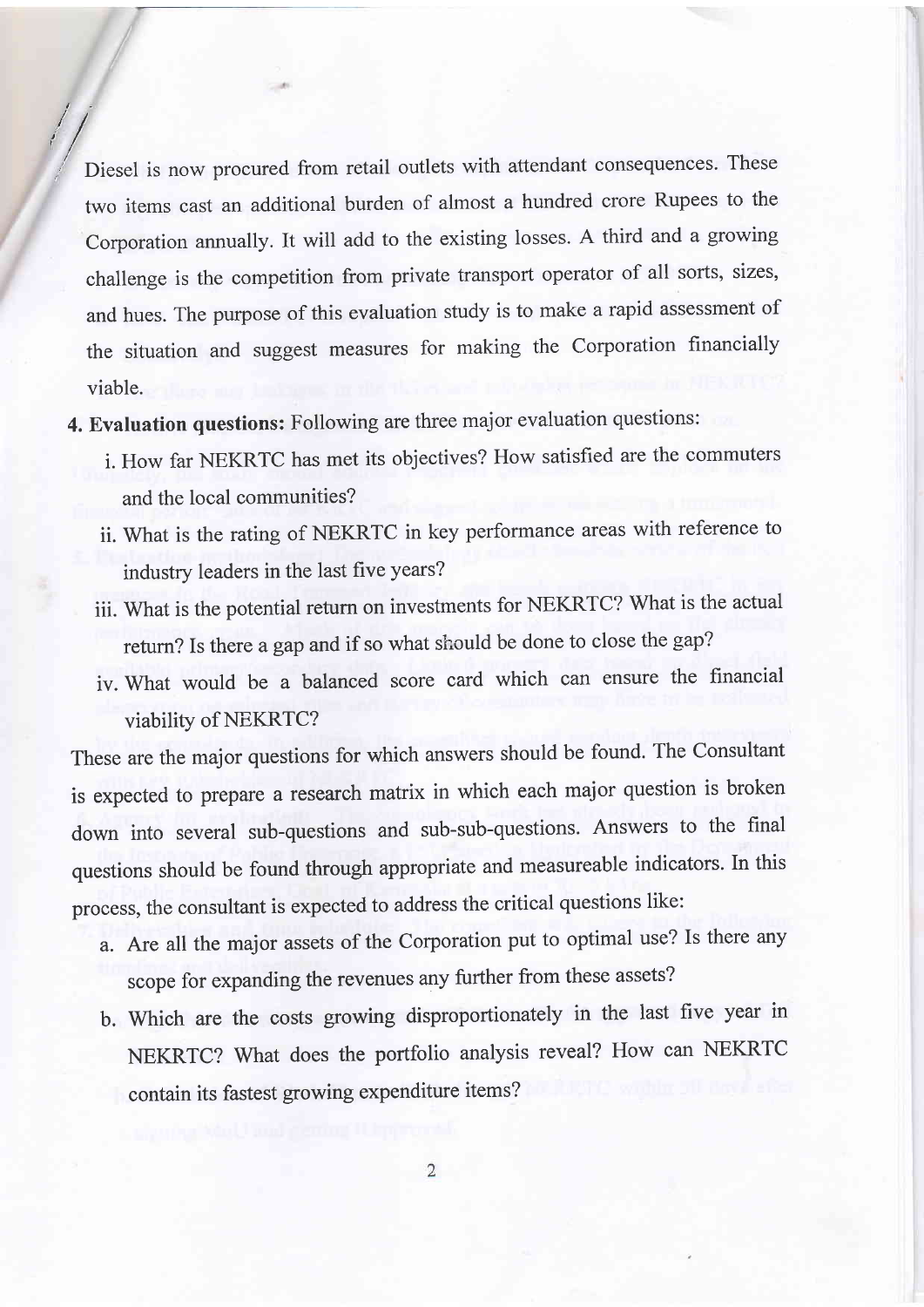- c. what is the effective cost of raising the capital to the corporation? Are there any cheaper options available in the market? How can NEKRTC tap such sources?
- d. Is there any scope for further optimizing the bus routes of NEKRTC?
- e. How can NEKRTC compete with the local private road transporters effectively?
- Are there any leakages in the ticket and non-ticket revenues in NEKRTC? How to plug the leakages and further improve the revenues? And so on.

Ultimately, the study should address important questions which impinge on the financial performance of NEKRTC and suggest solutions for making a turnaround.

- 5. Evaluation methodology: The methodology chiefly involves review of the best practices in the Road Transport Industry and bench marking NEKRTC in key performance areas. Much of this analysis can be done based on the already available primary/secondary data. Limited primary data based on direct field observation on selected sites and survey of commuters may have to be collected by the consultants. In addition, the consultant should conduct depth interviews with key stakeholders of NEKRTC.
- 6. Agency for evaluation: The consultancy work has already been assigned to the Institute of public Enterprise, a PSU based in Hyderabad by the Department of Public Enterprises, Govt. of Karnataka at a cost of Rs. 5 lakhs.
- 7. Deliverables and time schedule: The consultant will adhere to the following timelines and deliverables:
	- a. sign the contract agreement within 15 days after the approved copy of ToR is received.
	- b. submission of work plan to KEA through NEKRTC within 30 days after signing MoU and getting it approved.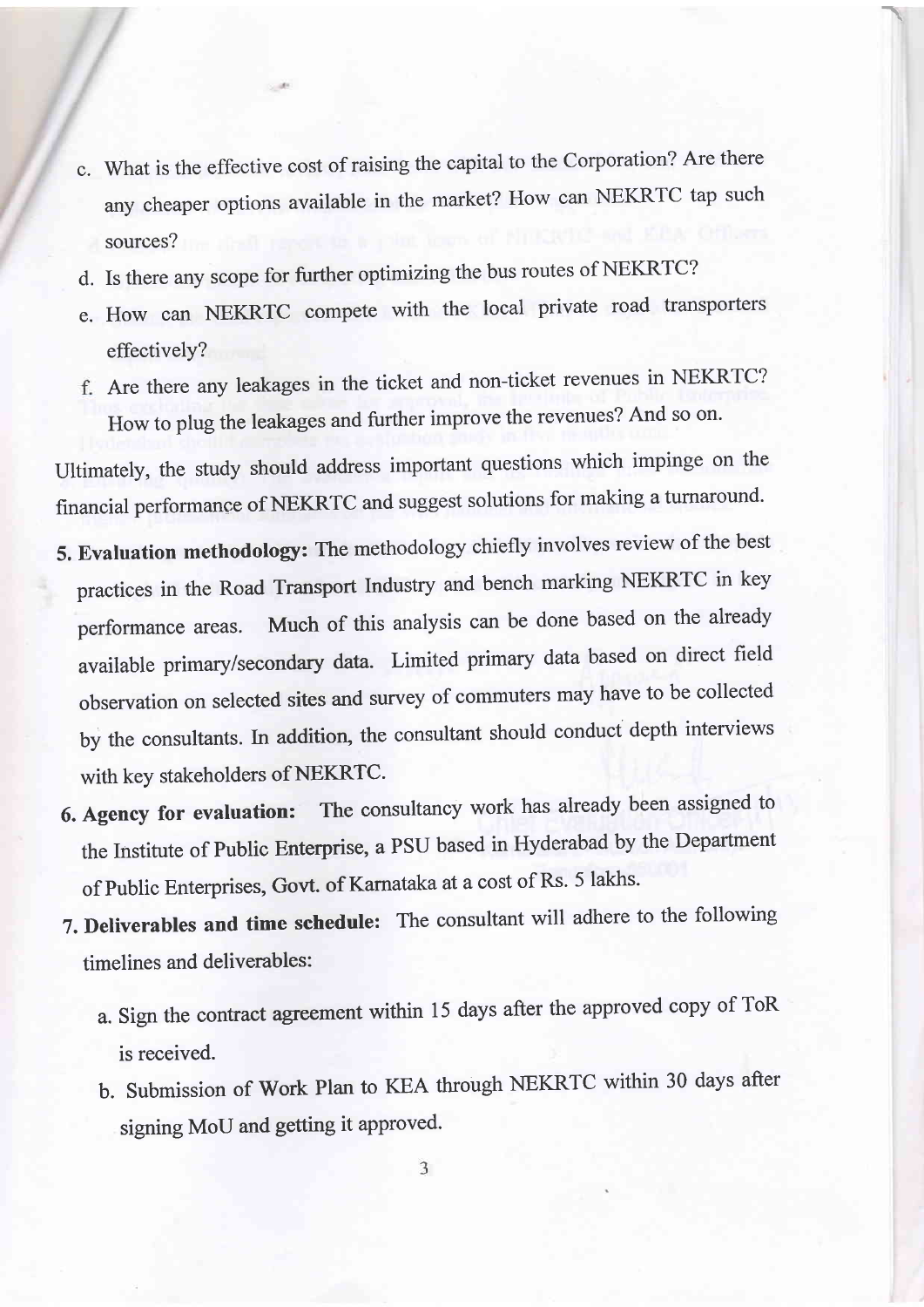- c. Complete the desk review, interviews with key stakeholders and freld data collection within two months after the work plan is approved.
- d. Present the draft report to a joint team of NEKRTC and KEA Officers within one month of completing data collection.
- e. Submit the final report to NEKRTC and KEA within 15 days after the draft report is approved.

Thus excluding the time taken for approval, the Institute of Public Enterprise, Hyderabad should complete the evaluation study in five months time.

- 8. Ensuring quality: The evaluation report and its findings must demonstrate highest professional standards on par with national and international studies.
- 9. Providing oversight: Karnataka Evaluation Authority will provide the complete oversight for the study. All technical aspects of the study are subject to their approval.

\*\*\*\*\*\* Approved

Chief Evaluation Office Karnataka Evaluation Authority Bangalore-560001